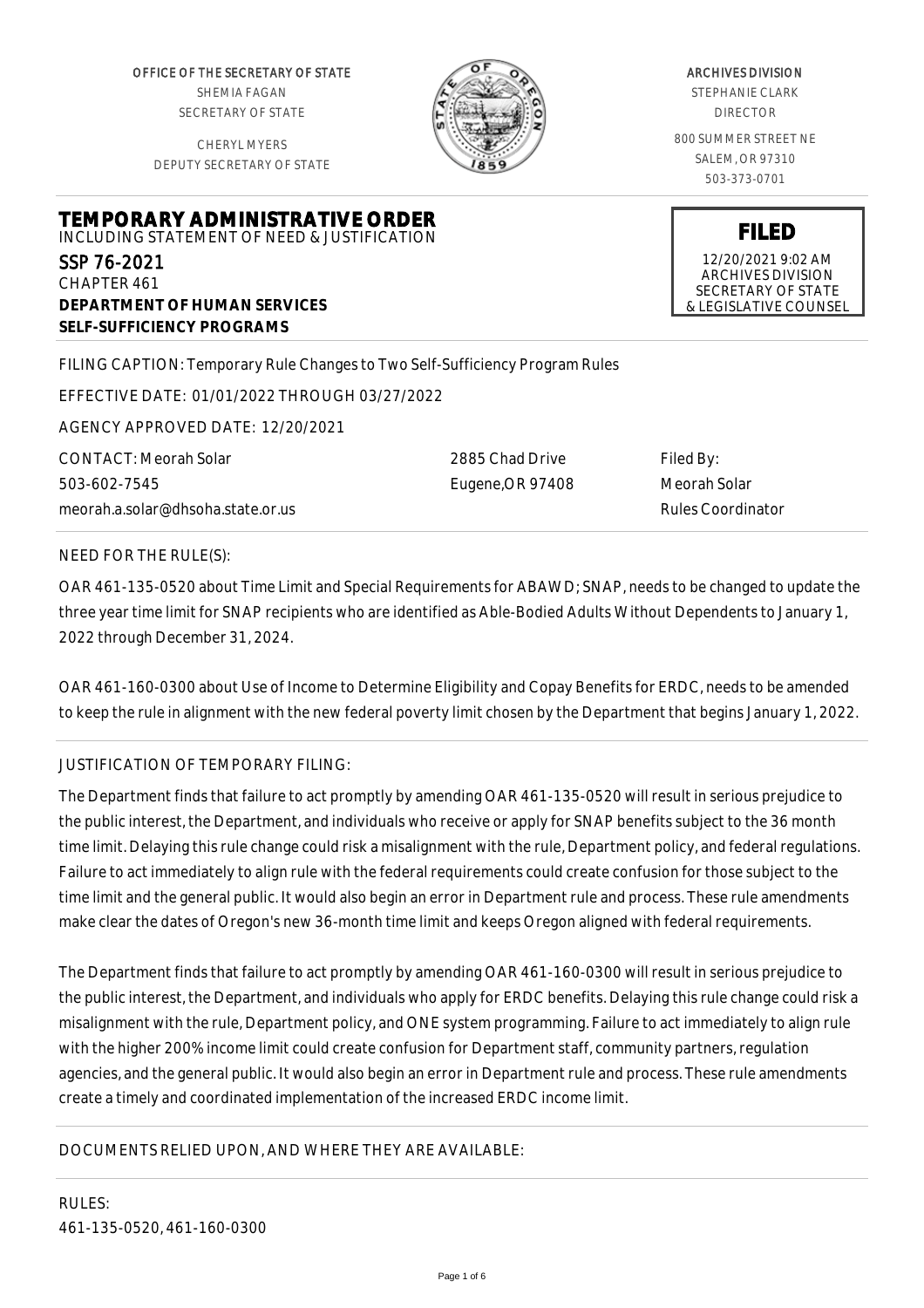## AMEND: 461-135-0520

SUSPEND: Temporary 461-135-0520 from SSP 51-2021

RULE SUMMARY: OAR 461-135-0520 is being amended to establish the new 36-month period that applies to ablebodied adult without dependents in the SNAP program, which begins January 1, 2022.

CHANGES TO RULE:

461-135-0520

Time Limit and Special Requirements for ABAWD; SNAP ¶

This rule establishes the time limit and special requirements for receipt of SNAP benefits for certain adults.¶ (1) Unless the context indicates otherwise, the following definitions apply to rules in OAR chapter 461:¶ (a) "Able-bodied adult without dependents (ABAWD)" means an individual 18 years of age or over, but under the age of 50, without dependents. For the purpose of this definition, "without dependents" means there is no child (see OAR 461-001-0000) under the age of 18 years in the filing group (see OAR 461-110-0310 and 461-110- 0370).¶

(b) "SNAP time-limit areas" means areas of Oregon in which the limitation on eligibility (see OAR 461-001-0000) for SNAP benefits for ABAWD in section 6(o)(2) of the Food and Nutrition Act of 2008 (7 U.S.C. 2015(o)(2)) applies. There are no "SNAP time-limit areas" in Oregon during October 1, 2020 to September 30, 20242. T (c) "SNAP time-limit exempt areas" means areas of Oregon in which the limitation on eligibility for SNAP benefits contained in section 6(o)(2) of the Food and Nutrition Act of 2008 (7 U.S.C. 2015(o)(2)) does not apply per a waiver approved by the United States Department of Agriculture. "Exempt areas" are all counties in Oregon during October 1, 2020 to September 30, 20242. T

(2) Except as provided otherwise in this rule, an ABAWD who resides in one of the SNAP time-limit areas (see section (1) of this rule) is ineligible to receive food benefits as a member of any household after the individual received food benefits for three countable months (see section (3) of this rule) during January 1, 201922 to December 31, 20244.¶

(3) "Countable months" means months within the 36-month period of January 1, 201922 to December 31, 20214 in which an individual as a member of any household receives SNAP benefits in Oregon or in any other state, unless at least one of the following applies:¶

(a) Benefits were prorated for the month.¶

(b) The individual was exempt from the SNAP time limit for any part of the month for any of the following reasons:¶

(A) The individual resided for any part of the month in one of the SNAP time-limit exempt areas (see section (1) of this rule).¶

(B) The individual was pregnant.¶

(C) A child under the age of 18 years joined the filing group.¶

(D) The individual met the criteria under OAR 461-130-0310(3)(a) or (b).¶

(c) The individual participated in one or more of the activities in paragraphs (A) to (D) of this subsection for 20 hours per week averaged over the month. For purposes of this rule, 20 hours per week averaged monthly means 80 hours per month. (Activities may be combined in one month to meet the 20 hours per week averaged monthly requirement.)¶

(A) Work for pay, in exchange for goods or services, or unpaid work as a volunteer.¶

(i) Work in exchange for goods and services includes bartering and in-kind work.¶

(ii) Unpaid or voluntary work hours must be verified by the employer.¶

(iii) For self-employed individuals, countable income after deducting the costs of producing income (as described in OAR 461-145-0930(5)) must average at least the federal minimum wage times 20 hours per week.¶ (B) Participate in a program under the Workforce Investment Act of 1998, Pub. L. No. 105-220, 112 Stat. 936

(1998).¶

(C) Participate in a program under section 236 of the Trade Act of 1974, Pub. L. 93-618, 88 Stat. 2023, (1975) (19 U.S.C. 2296).¶

(D) Comply with the employment and training requirements described in OAR 461-001-0020, 461-130-0305, and 461-130-0315. Work search activities must be combined with other work-related activities to equal 20 hours per week and may not exceed 9 hours per week.¶

(d) The individual complied with the Workfare requirements in OAR 461-190-0500.¶

(4) An ABAWD must submit evidence to the Department within 90 days following the month they received the countable month to show they were exempt or met the 80 hour activity requirement..¶

(5) An ABAWD who is ineligible under section (2) of this rule but otherwise eligible may regain eligibility if the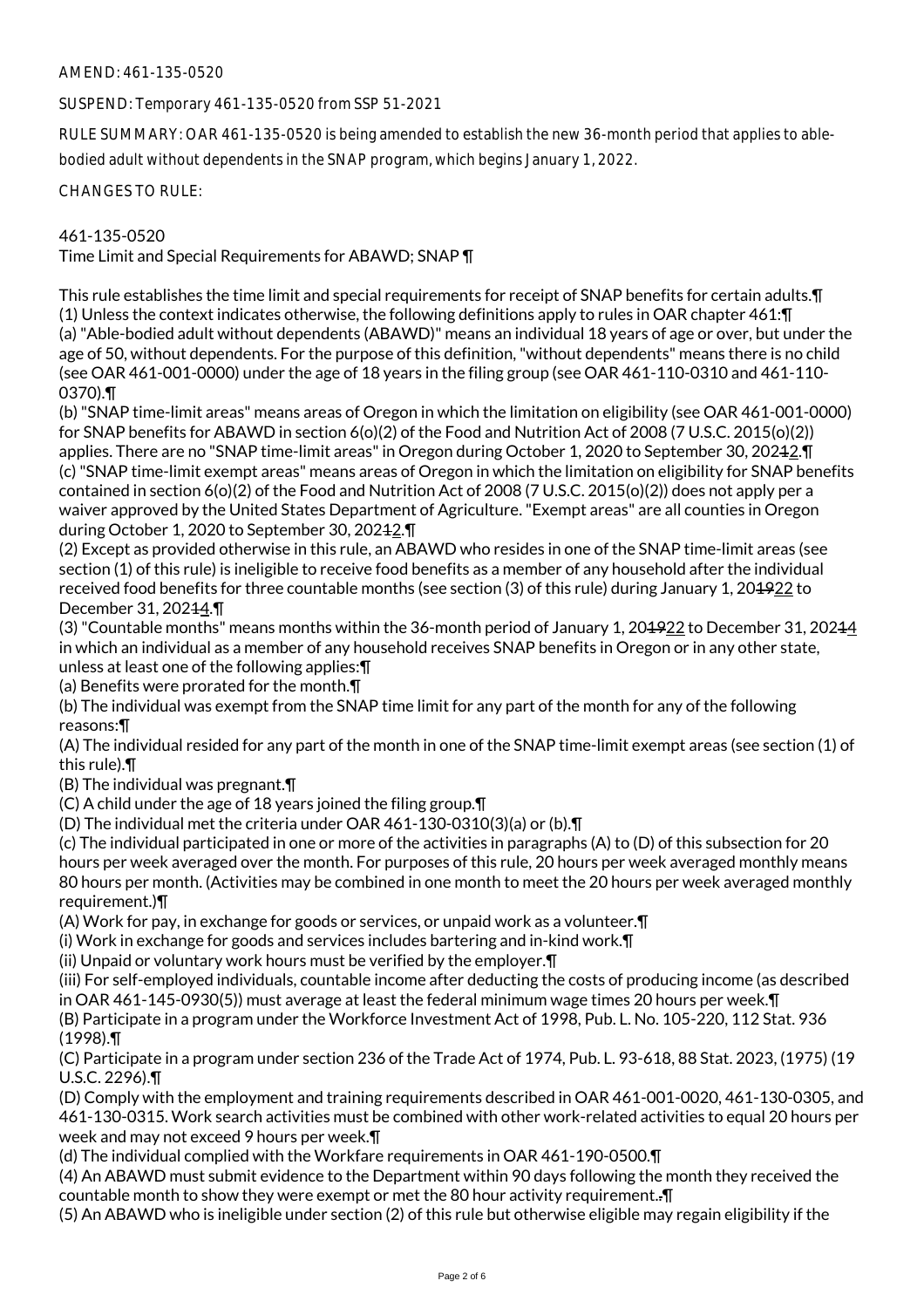requirements of subsections (a) or (b) of this section are met. ¶

(a) The individual becomes exempt under subsection (3)(b) of this rule. Eligibility regained under this subsection begins on the date the individual files a new application and continues as long as the individual is exempt and is otherwise eligible. If not eligible on the filing date (see OAR 461-115-0040), eligibility begins the date all other eligibility requirements are met.¶

(b) The individual, during a consecutive 30-day period during which the individual is not receiving SNAP benefits, meets the requirements of subsection (3)(c) or (3)(d) of this rule.¶

(A) Eligibility regained under this subsection begins on the date the individual files a new application and continues as long as the individual meets the requirements of subsection (3)(c) or (3)(d) of this rule and is otherwise eligible. If not eligible on the filing date, eligibility begins the date all other eligibility requirements are met.¶

(B) There is no limit to how many times an individual may regain eligibility under this subsection during January 1, 204922 to December 31, 20244. \[

(c) See OAR 461-180-0010 to add an individual to an open SNAP case after the individual has regained eligibility under this section.¶

(6) An individual who regains eligibility under section (5) of this rule and later fails to comply with the participation requirements of subsection (3)(c) or (3)(d) of this rule may receive a second set of food benefits for three consecutive countable months. The countable months are determined as follows:¶

(a) If the individual stopped participation in a work program, countable months start when the Department notifies the individual they are no longer meeting the work requirement.¶

(b) If the individual stopped participation in a work program, countable months start when the individual notifies the Department they are no longer meeting the work requirement.¶

(c) If a change occurred which results in an individual becoming subject to the time limit in section (2) of this rule and the change was required to be reported under rules in OAR chapter 461, division 170, the countable months start when the change occurred.¶

(d) If a change occurred which results in an individual becoming subject to the time limit and the change was not required to be reported under rules in OAR chapter 461, division 170, countable months start when the Department notifies the individual they must meet the work requirement.¶

(e) An individual may only receive benefits without meeting the requirements of subsection (3)(c) or (3)(d) of this rule for no more than a total of six countable months during January 1, 20<del>1922</del> to December 31, 202<del>1</del>4. T

(7) This space is reserved for the use of discretionary exemptions, granted by the Food and Nutrition Service, for ABAWDs residing in certain SNAP time-limit areas who are at risk of having their benefits closed or reduced. Beginning April 1, 2020 to September 30, 20212, the Department is not granting discretionary exemptions.¶ (8) An ABAWD involved in the activities specified in subsection (3)(c) or (3)(d) of this rule or an activity listed in the individual's case plan (see OAR 461-001-0020) is eligible for support service payments necessary for transportation and other costs related to completing the activity as allowed by OAR 461-190-0360.

Statutory/Other Authority: ORS 409.050, 411.060, 411.070, 411.121, 411.816

Statutes/Other Implemented: 7 USC 2015, 7 USC 2029, 7 CFR 273.7, 7 CFR 273.24, ORS 409.010, 409.050, 411.060, 411.070, 411.121, 411.816, 411.825, 411.837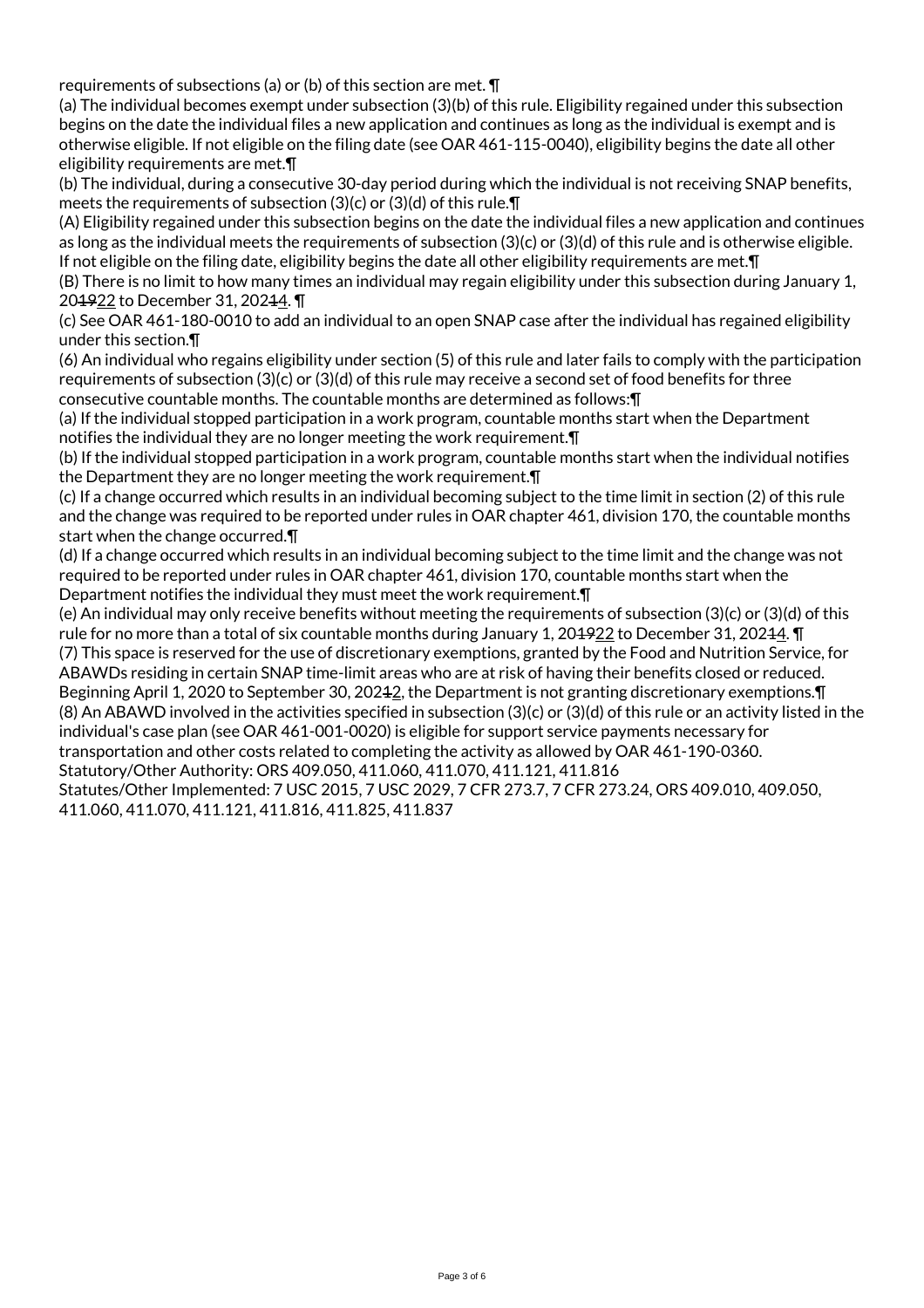AMEND: 461-160-0300

SUSPEND: Temporary 461-160-0300 from SSP 51-2021

RULE SUMMARY: OAR 461-160-0300 is being amended to increase the initial ERDC eligibility income limit from 185 percent to 200 percent of the federal poverty level.

CHANGES TO RULE:

461-160-0300

Use of Income to Determine Eligibility and Copay Benefits for ERDC ¶

The Department determines financial eligibility (see OAR 461-001-0000) for ERDC and the copay benefit level as follows:¶

(1) The monthly gross income of  $E$ RDC financial eligibility. $\P$ 

(a) The financial group (see OAR 461-110-0530) is determined in accordance with OAR 461-150-0060. (2) The monthly gross income at initial certification and recertification is compared to the ERDC eligibility standards in OAR 461-155-0150(5). If monthly income equals or exceeds themay not exceed the resource limit in OAR 461-160-0015.¶

(b) The monthly countable (see OAR 461-001-0000 and 461-145-0930) gross income of the financial group is determined in accordance with OAR 461-150-0060. If monthly countable income equals or exceeds the eligibility standards, the need group (see OAR 461-110-0630) is ineligible for ERDC.¶

(A) At initial certification, the ERDC eligibility standard is met for a need group of eight or less if monthly countable income for the need group is less than 200 percent of the federal poverty level (FPL), as described in OAR 461-155-0180. The eligibility standard for a need group of eight applies to any need group larger than eight.¶

(B) During the certification period (see OAR 461-001-0000) and at recertification the ERDC eligibility standards, the need group is ineligible for ERDC. If monthly income does not exceed the eligibility standard, the client's eligibility is determined under section (3) of this rule.¶

(3) For a client found eligible under section (2) of this rule, is met for a need group of eight or less if monthly countable income for the need group during the 12 month period is less than 250 percent FPL or 85 percent state median income (SMI), whichever is higher, as described in OAR 461-155-0180. The eligibility standard for a need group of eight applies to any need group larger than eight.¶

(c) The copay calculated under section (3) of this rule is compared to the allowable child care cost under section (2) of this rule. If the copay is equal to or greater than the allowable child care cost-and, the client's copay are determined as follows: is not eligible for ERDC.¶

(2) Allowable Child Care Cost. For an individual found eligible under section (1) of this rule, the allowable child care cost is set under this section.¶

(a) The child care costs for which the client has been billed are compared to the amount provided in the appropriate child care chart in OAR 461-155-0150. The allowable child care cost is the lesser of the two amounts.¶

(b) The need group's copay is determined in accordance with <del>OAR 461-155-0150</del>section (3) of this rule. The (4c) The copay is subtracted from the allowable child care cost, and the remainder is the payment the Department makes to the provider. If the copay is equal to or greater than the allowable child care cost, the client is not eligible for ERDC. If the copay is less than the allowable child care cost, the client meets the income requirement for ERDC¶

(3) Copay Calculation.¶

(a) A need group with a certification period that began in March 2020 through September 2021 shall have a monthly copay of \$0 for the entirety of the certification period. The copay calculation for February 2020 and earlier is found in previous versions of OAR 461-155-0150.¶

(b) When determining the copay, upon the applicant's request, the Department may exclude at least 50 percent of gross self-employment income when a need group has countable self-employment income and permitted costs (see OAR 461-145-0910 and 461-145-0920). The maximum exclusion is the total of all actual costs permitted under OAR 461-145-0920.¶

(c) The monthly copay shall be as follows, using the countable income, or countable self-employment income minus permitted costs:¶

Need group size of 2¶ Income&&&&&&&&&&&&..Monthly Copay¶

\$0 - \$1452.99 &&&&&&&&&...\$0¶

\$1453 - \$2178.99 &&&&&&&&.\$5¶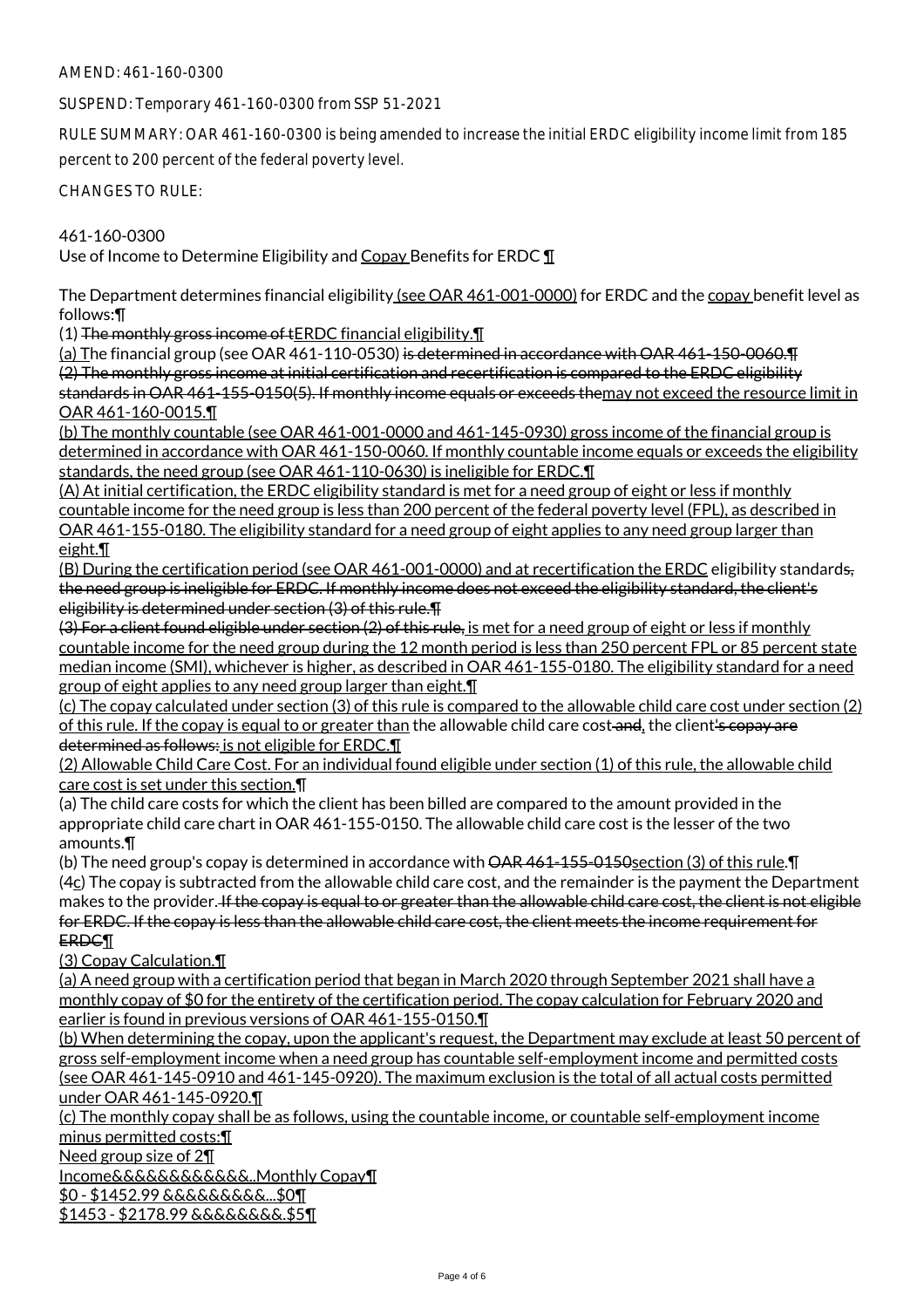\$2179 - \$2904.99 &&&&&&&&.\$10¶ <u>\$2905 - \$3267.99 &&&&&&&&.\$40¶</u> \$3268 - \$4292.99 &&&&&&&&.\$100¶ ¶ Need group size of 3¶ Income&&&&&&&&&&&&..Monthly Copay¶ \$0 - \$1830.99 &&&&&&&&&...\$0¶ \$1831 - 2745.99 &&&&&&&..&.\$5¶ \$2746 - \$3203.99 &&&&&&&&.\$10¶ \$3204 - \$3660.99 &&&&&&&&.\$15¶ \$3661 - \$4118.99 &&&&&&&&.\$50¶ \$4119 - \$5302.99 &&&&&&&&.\$110¶ ¶ Need group size of 4¶ Income&&&&&&&&&&&&..Monthly Copay¶ \$0 - \$2209.99 &&&&&&&&......\$0¶ \$2210 - \$3313.99&&&&&&&&.\$5¶ \$3314 - \$3865.99&&&&&&&&.\$10¶ \$3866 - \$4417.99&&&&&&&&.\$20¶ \$4418 - \$4969.99&&&&&&&&.\$60¶ \$4970 - \$6312.99&&&&&&&&.\$120¶ ¶ Need group size of 5¶ Income&&&&&&&&&&&&..Monthly Copay¶ \$0 - \$2587.99&&&&&&&&&...\$0¶ \$2588 - \$3881.99&&&&&&&&.\$5¶ \$3882 - \$4527.99&&&&&&&&.\$10¶ \$4528 - \$5174.99&&&&&&&&.\$25¶ \$5175 - \$5821.99&&&&&&&&.\$70¶ \$5822 - \$7322.99&&&&&&&&.\$130¶ ¶ Need group size of 6¶ Income&&&&&&&&&&&&..Monthly Copay¶ \$0 - \$2965.99&&&&&&&&&...\$0¶ \$2966 - \$4448.99&&&&&&&&.\$5¶ \$4449 - \$5189.99&&&&&&&&.\$10¶ \$5190 - \$5930.99&&&&&&&&.\$25¶ \$5931 - \$6671.99&&&&&&&&.\$70¶ \$6672 - \$8332.99&&&&&&&&.\$130¶ ¶ Need group size of 7¶ Income&&&&&&&&&&&&..Monthly Copay¶ \$0 - \$3344.99&&&&&&&&&...\$0¶ \$3345 - \$5015.99&&&&&&&&.\$5¶ \$5016 - \$5851.99&&&&&&&&.\$10¶ \$5852 - \$6687.99&&&&&&&&.\$25¶ \$6688 - \$7523.99&&&&&&&&.\$70¶ \$7524 - \$8521.99&&&&&&&&.\$130¶ ¶ Need group size of 8 or more¶ Income&&&&&&&&&&&&..Monthly Copay¶ \$0 - \$3722.99&&&&&&&&&...\$0¶ \$3723 - \$5583.99&&&&&&&&.\$5¶ \$5584 - \$6514.99&&&&&&&&.\$10¶ \$6515 - \$7443.99&&&&&&&&.\$25¶ <u>\$7444 - \$8375.99&&&&&&&&.\$70¶</u> \$8376 - \$9304.99&&&&&&&.....\$130¶ (d) Notwithstanding the provisions of this rule section, the ERDC copay may be reduced or temporarily waived as follows:¶